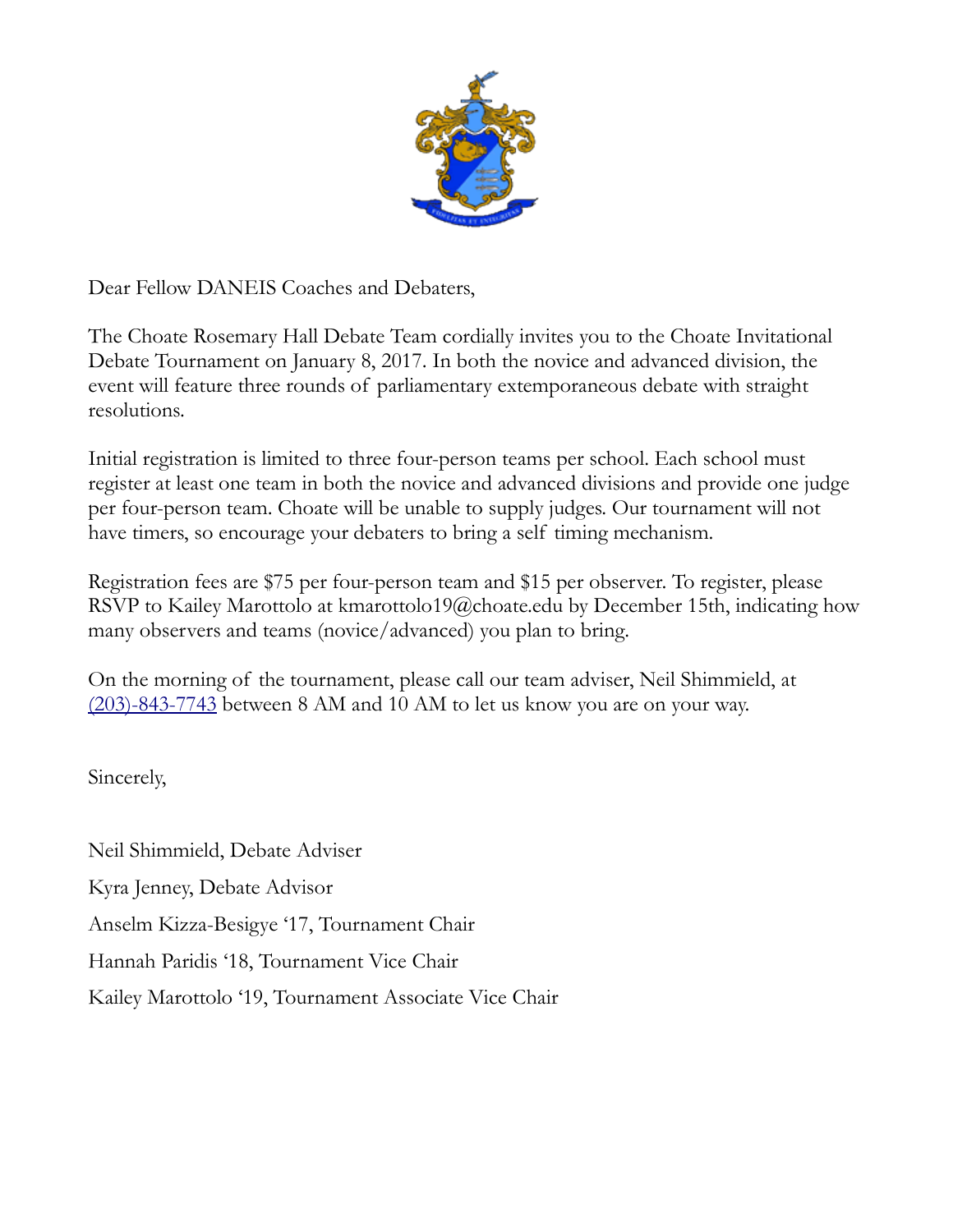## **Choate Invitational**

## **Parliamentary Debate Format**

| Definition of terms         | 2 minutes  |
|-----------------------------|------------|
| Case preparation            | 10 minutes |
| Prime Minister Constructive | 5 minutes  |
| Member of the Opposition    | 8 minutes  |
| Minister of the Crown       | 8 minutes  |
| Leader of the Opposition    | 8 minutes  |
| Prime Minister Rebuttal     | 3 minutes  |

- Resolutions shall be "straight"
- Points of Information will be permitted
- All Official DANEIS Parlimentary Procedure Rules will be followed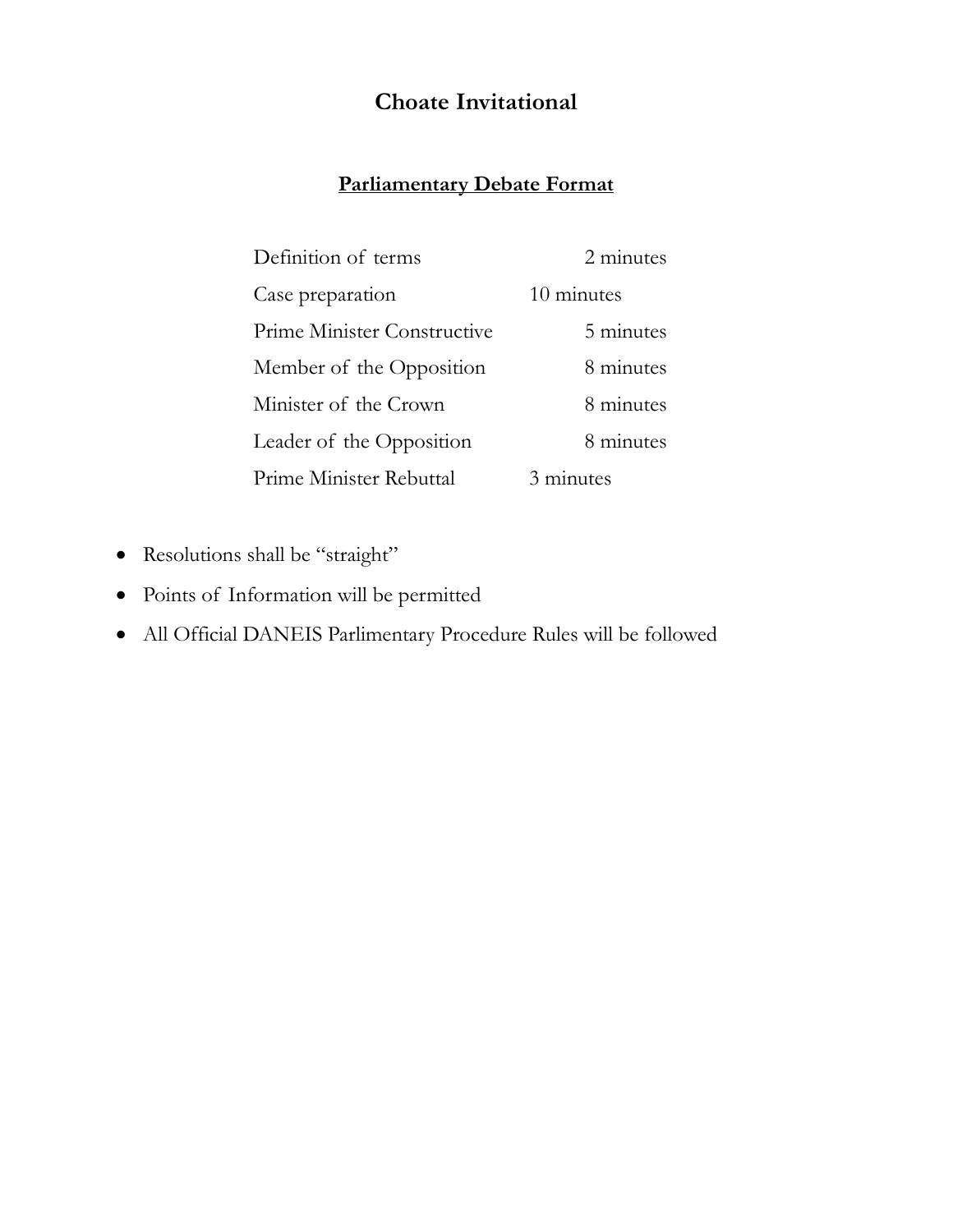# **Choate Invitational**

## **Schedule of Events**

| $10:00$ AM         | <b>Registration &amp; Brunch</b> Opens in Hill House |
|--------------------|------------------------------------------------------|
| $11:00$ AM         | <b>Judges' Meeting</b> in Library Reading Room       |
| $11:00 \text{ AM}$ | Debaters' Meeting in Hill House                      |
| $12:00$ PM         | <b>Round One</b>                                     |
| $1:00$ PM          | <b>Round Two</b>                                     |
| $2:00$ PM          | <b>Round Three</b>                                   |
| $3:15$ PM          | <b>Exhibition Round &amp; Lunch in Hill House</b>    |
| $4:15$ PM          | <b>Awards Ceremony</b> in Hill House                 |
|                    |                                                      |